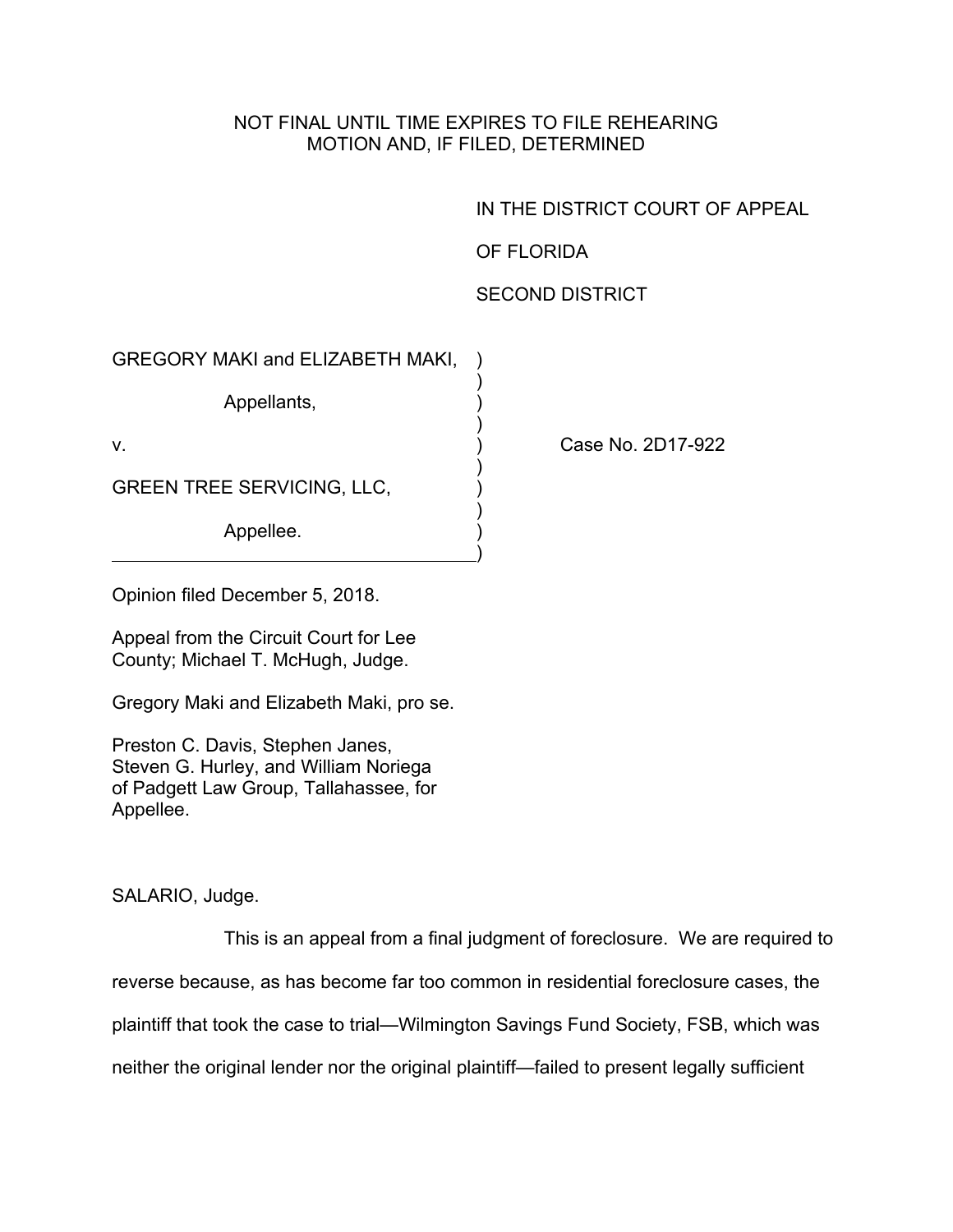evidence that it had standing under section 673.3011, Florida Statutes (2016), to enforce the promissory note upon which this foreclosure action is based.<sup>1</sup>

The already expansive body of foreclosure law in Florida will not benefit from another long opinion that details a foreclosure plaintiff's failure of proof when standing has been placed at issue or that repeats the settled legal principles governing that question. That is, and was when this case was tried, well-trodden ground. The bottom line in the present appeal is this: Although it proceeded to trial on the theory that it was the holder of the note, Wilmington's trial evidence failed to show that the entity identified as the original lender on the note (America's Wholesale Lender) ever negotiated, assigned, or otherwise transferred the note to anyone and, even if did, that the entity that supposedly assigned the note to Wilmington (Ditech Financial, LLC, as successor-by-merger to Green Tree Servicing, LLC) ever actually owned the note or otherwise had the right to assign or transfer it. See, e.g., Olivera v. Bank of Am., N.A., 141 So. 3d 770, 773 (Fla. 2d DCA 2014) (reversing summary judgment on standing grounds where "[n]othing in the record reflect[ed] a chain of transfer of interest . . . from the original lender"); Segall v. Wachovia Bank, N.A., 192 So. 3d 1241, 1246 (Fla. 4th DCA 2016) (reversing final judgment of foreclosure based on lack of standing where "Wachovia failed to sufficiently prove that Chase Home merged with Chase Bank[] and that Chase Bank thus acquired the note"). At oral argument, Wilmington all but conceded the absence of evidence on the latter point.

<sup>1</sup>Green Tree Servicing, LLC—a prior named plaintiff in the circuit court proceedings—is the listed appellee in the style of this case. Prior to the entry of the final judgment in the trial court, however, Wilmington was substituted as the plaintiff and is the party ultimately required to establish standing for the purposes of this foreclosure.